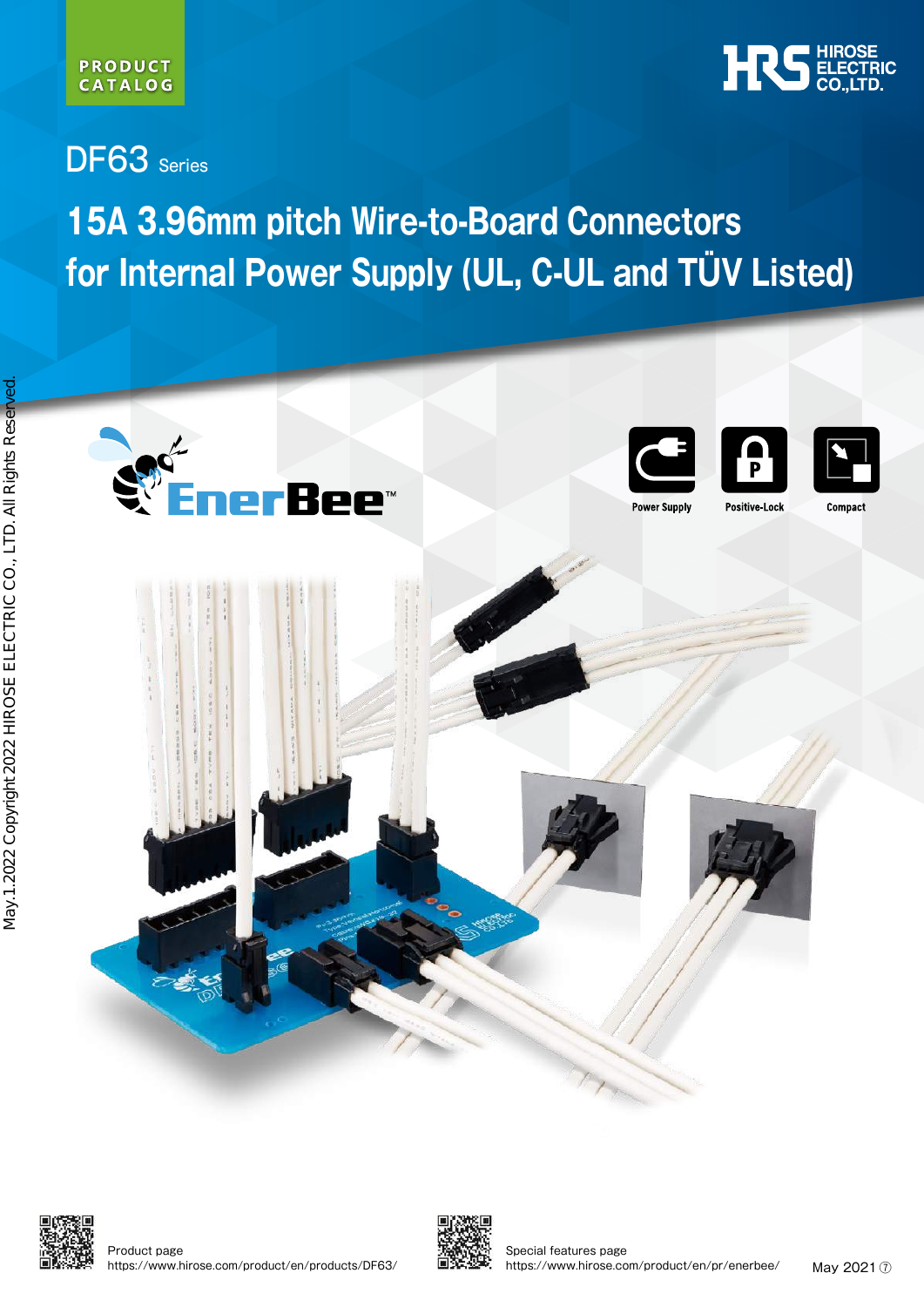## **Features**

## 1. Rated for up to 15A

DF63 has the capacity to handle a Max. of 15A when using 16 AWG wire. (Please refer to the chart for the rated current in other pin counts.)

\*Supports 7.92mm pitch Also supports 7.92mm pitch with 2 or 3 pos. without pins. The product will be available upon request. Please contact Hirose representative.

#### 2. Secure mating and clear tactile click

The locking mechanism delivers a clear and tactile click, which prevents incomplete mating and reduces burden on workers for improved work efficiency.

3. Prevents incomplete insertion

A structure to prevent incomplete insertion of the

of the crimp contact

crimp contacts is provided.



Lock structure

## Crimp contact (insufficiently inserted) **Lock does** not work. Lance and header. protection mechanism meet.

Prevention of insufficient insertion of the crimp contact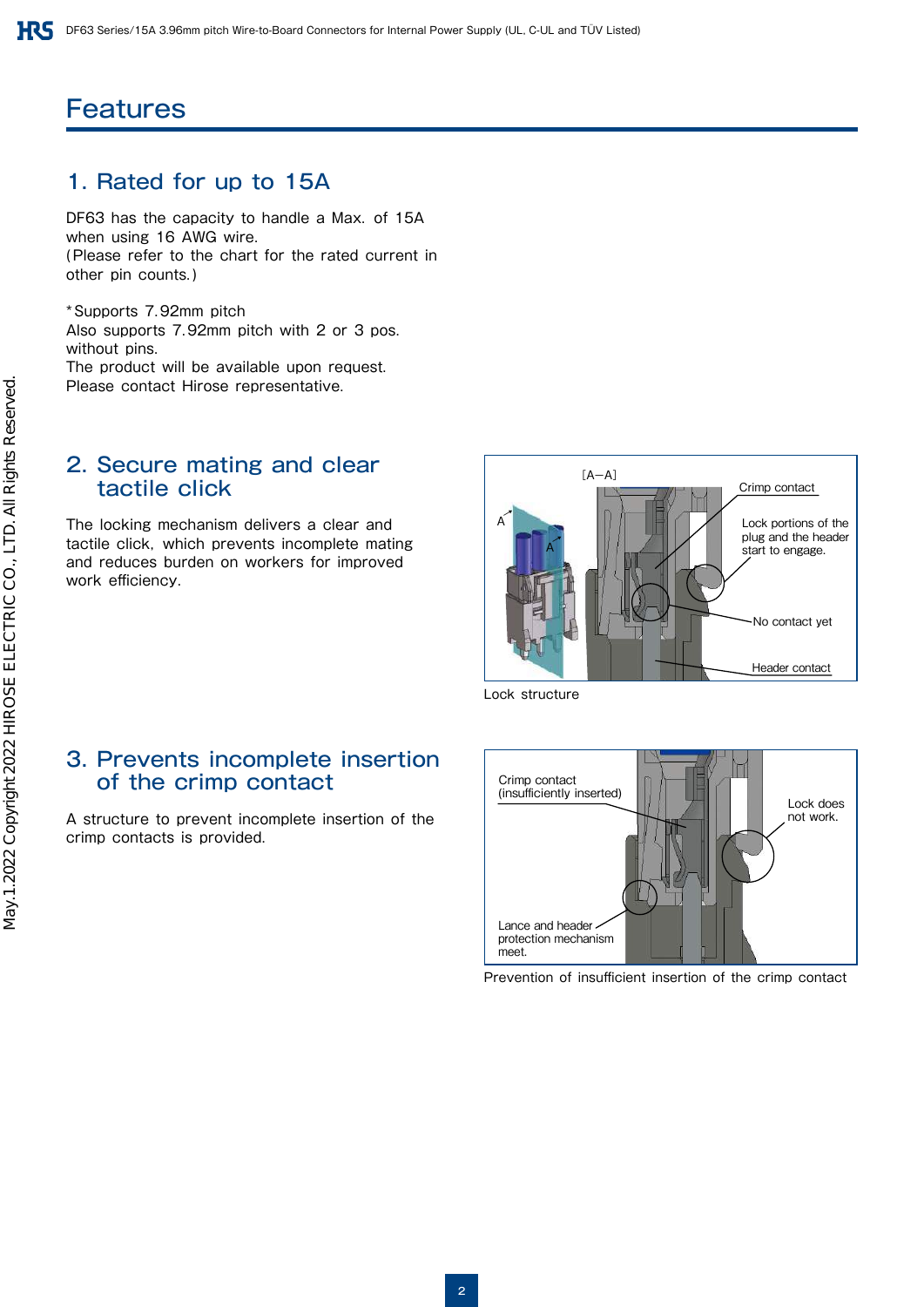## 4. Prevents incorrect mating

A mechanism has been added to prevent reverse mating and incorrect mating between different number of positions.

\*Keying options were provided to prevent incorrect connections.

Keying options prevent incorrect connections due to the use of multiple connectors on the same board. When using identical pin counts, two versions are available with different keying options. The product will be available upon request. Please contact Hirose representative.

## 5. Reverse mounting prevention to PCB

The pin header is equipped with a guide post to prevent reverse insertion on the PCB.



Keying options are available to prevent incorrect connections due to the use of multiple connectors on the same board.



## 6. Short-circuit prevention

The wall structure between the contacts helps to isolate the contacts and prevents short circuits between contacts.

## 7. Molded lance design

The lance is actually part of the housing instead of being a part of the terminal. This prevents tangled wires during assembly.

## 8. Suitable for potting

Capable of being potted, up to 5mm.

## 9. Solder crack prevention

Glass-reinforced resin is used on the pin header to prevent solder cracks due to thermal contraction.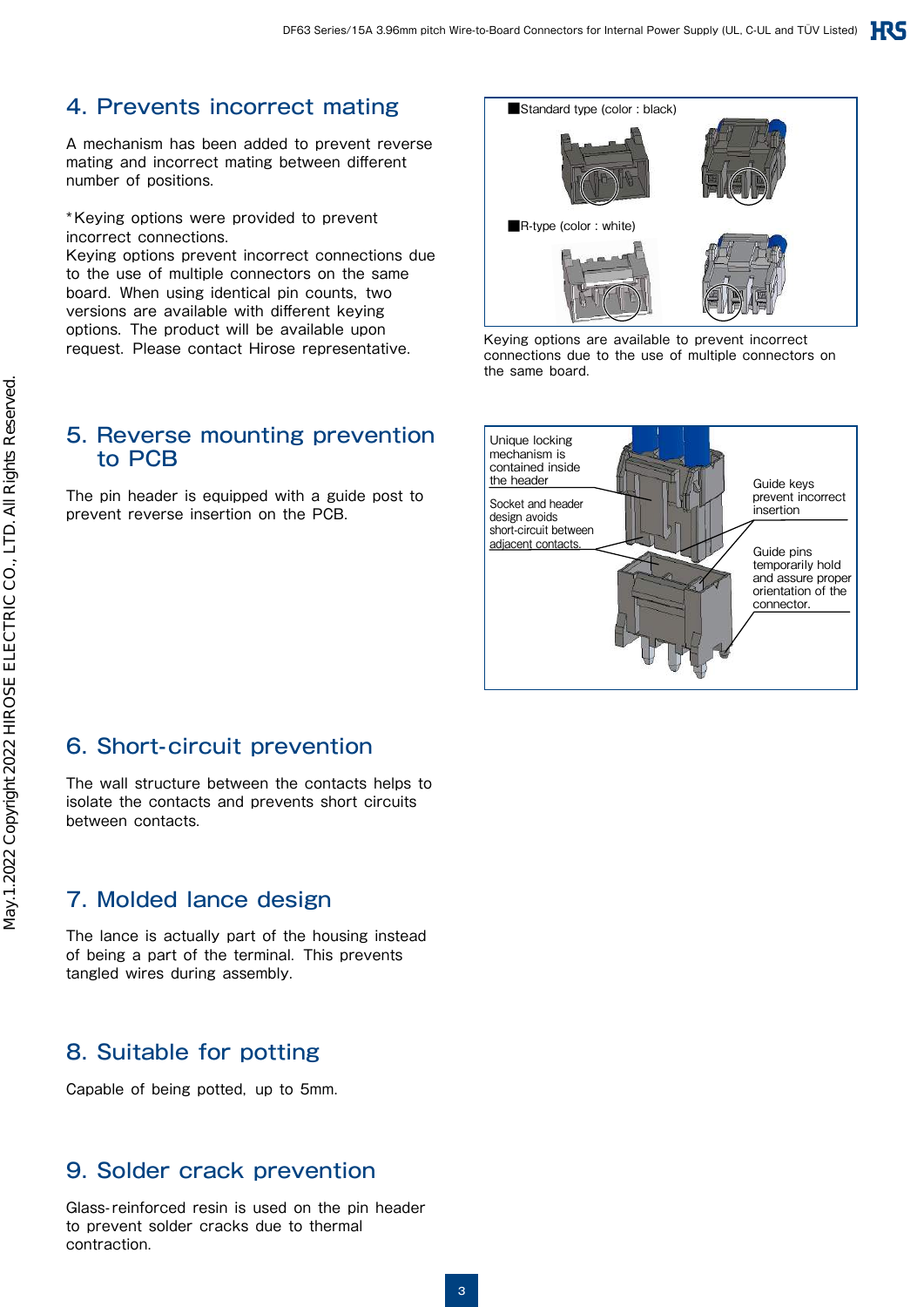## Product Specifications

|                      | No of Pos.          | <b>16 AWG</b> | <b>18 AWG</b> | 20 AWG | <b>22 AWG</b> | Operating Temperature (Note 2)     | $-55$ to $+105^{\circ}$ C |
|----------------------|---------------------|---------------|---------------|--------|---------------|------------------------------------|---------------------------|
|                      |                     | 15A           | 13A           | 11A    | 9A            | Storage Temperature Range (Note 3) | $-10$ to $+60^{\circ}$ C  |
|                      | 2                   | 14A           | 12A           | 10A    | 8A            | Operating Humidity Range (Note 4)  | 20 to 80%                 |
|                      | 3                   | 12A           | 10A           | 8A     | 7Α            | Storage Humidity Range (Note 3)    | 40 to 70%                 |
| <b>Rated Current</b> | 4                   | 10A           | 8A            | 7A     | 6A            |                                    |                           |
|                      | 5                   | 10A           | 8A            | 7A     | 6A            |                                    |                           |
|                      | 6                   | 10A           | 8A            | 7A     | 6A            |                                    |                           |
|                      | 2<br>(7.92mm Pitch) | 15A           | 13A           | 11A    | 9A            |                                    |                           |
|                      | 3<br>(7.92mm Pitch) | 12A           | 11A           | 9A     | 8A            |                                    |                           |
| <b>Rated Voltage</b> | 630V AC/DC          |               |               |        |               |                                    |                           |
|                      |                     |               |               |        |               |                                    |                           |

|                       | UL   | 600V AC/DC |
|-----------------------|------|------------|
| <b>Voltage Rating</b> | C-UL | 600V AC/DC |
|                       | TÜV  | 300V AC/DC |

UL/TÜV File No. and Recognition No. UL : E52653 C-UL : E52653 TÜV : R50318850

| Item                                                                                                 | Specifications                                                                                       | Conditions                                                                                                                                                                                                                                                       |
|------------------------------------------------------------------------------------------------------|------------------------------------------------------------------------------------------------------|------------------------------------------------------------------------------------------------------------------------------------------------------------------------------------------------------------------------------------------------------------------|
| Insulation<br>Resistance                                                                             | No less than 1,000M $\Omega$                                                                         | Measured at 500V DC                                                                                                                                                                                                                                              |
| Withstand<br>Voltage                                                                                 | No flashover or breakdown                                                                            | 1,500V AC is applied for 1 min.                                                                                                                                                                                                                                  |
| Contact<br>Resistance                                                                                | No more than $10m\Omega$                                                                             | Measured at 1mA and no higher than 20mV                                                                                                                                                                                                                          |
| Vibration<br>Resistance                                                                              | No electrical discontinuity of $1 \mu$ s or greater                                                  | Frequency 10 to 55 Hz, half amplitude 0.75 mm, 10 times in<br>each of the 3 directions                                                                                                                                                                           |
| Shock<br>Resistance                                                                                  | No electrical discontinuity of 1 $\mu$ s or greater                                                  | Accelerated velocity : 490 $m/s^2$ for 11ms, half-sine wave in<br>3 directions. 3 times for each direction                                                                                                                                                       |
| Moisture-<br>resistance                                                                              | Contact resistance: no more than $20m\Omega$<br>Insulation resistance : no less than 500M $\Omega$   | Temperature: $40 \pm 2^{\circ}$ ; humidity: 90 to 95%, left as it is for<br>96 hours                                                                                                                                                                             |
| Temperature<br>Cycles                                                                                | Contact resistance: no more than $20m\Omega$<br>Insulation resistance : no less than 1.000M $\Omega$ | $-55^{\circ}\text{C}$ : 30 minutes $\rightarrow +85^{\circ}\text{C}$ : 30 minutes<br>5 cycles                                                                                                                                                                    |
| <b>Mating Durability</b>                                                                             | Contact resistance: no more than $20m\Omega$                                                         | Tin Plated: 30 mating cycles<br>Gold Plated: 50 mating cycles                                                                                                                                                                                                    |
| Solder Heat<br>The resin parts should withstand the temperature<br>Resistance<br>and resist melting. |                                                                                                      | <b>Straight Header</b><br>Flow: $260^{\circ}$ C. 5 sec<br>Hand soldering: temperature of soldering iron at 290°C for<br>3 seconds<br><b>Right Angle Header</b><br>Flow: 260°C, 10 sec<br>Hand soldering: temperature of soldering iron at 300°C for<br>3 seconds |

Note 1 : This is the maximum current rating while all pins are powered or used as all power lines.

Note 2 : Includes temperature rise caused by current flow.

Note 3 : Applicable to unused product packaging.

Note 4 : Use without condensation on parts.

Note 5 : Information contained in this catalog represents general requirements for this Series. Contact us for the drawings and specifications for a specific part number shown.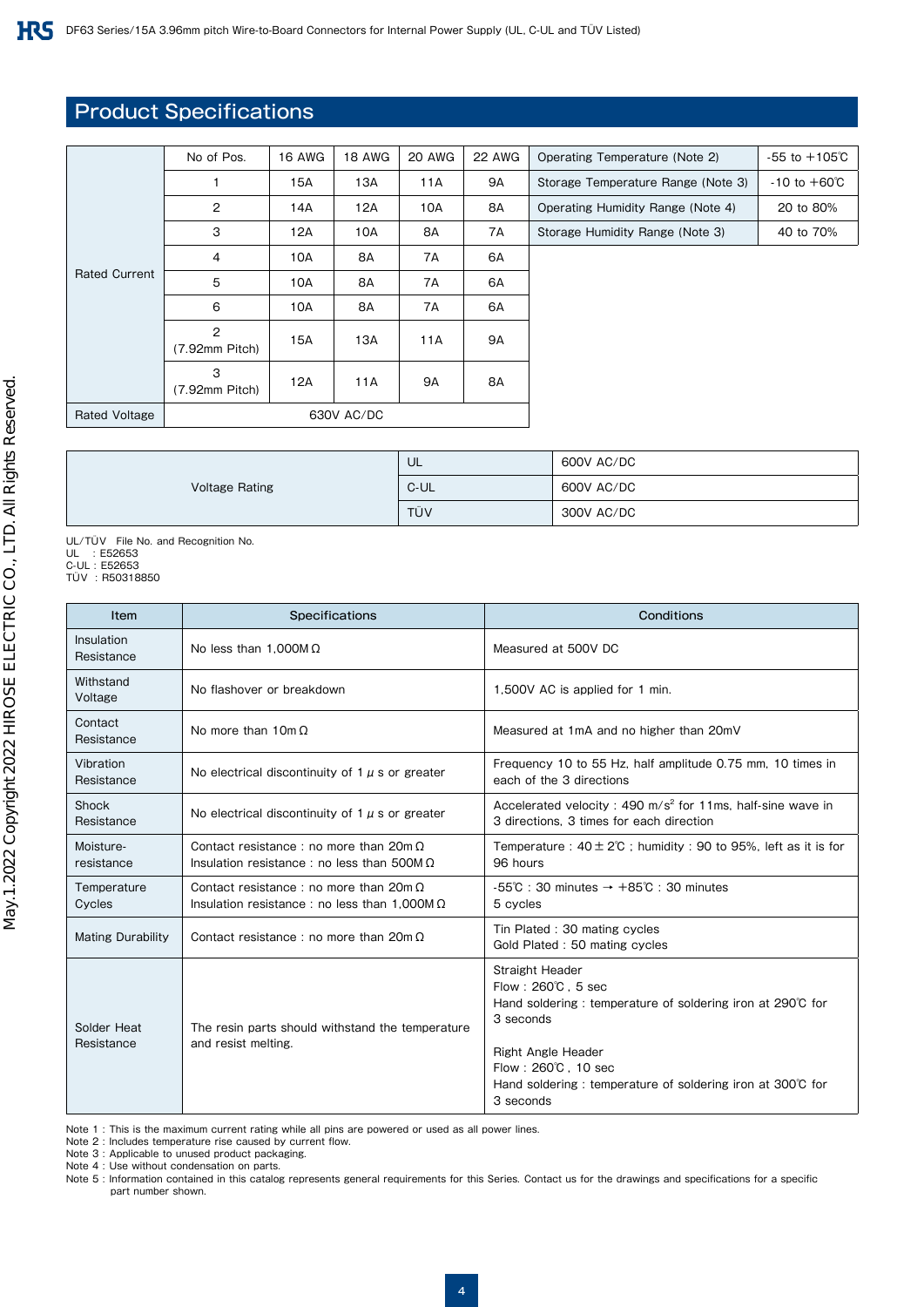## Materials / Finish

| Component     | Finish<br><b>Material</b><br>Part |                        |                           | UL Specification         |  |
|---------------|-----------------------------------|------------------------|---------------------------|--------------------------|--|
| Header        | Insulator                         | PBT (glass-reinforced) | <b>Black or White</b>     | UL94V-0                  |  |
|               | Contact                           | <b>Brass</b>           | Tin plated or Gold plated |                          |  |
| Crimp socket  |                                   |                        | <b>Black or White</b>     |                          |  |
| In-line plug  | Insulator                         | PBT (glass-reinforced) |                           | UL94V-0                  |  |
| Crimp contact | Contact                           | Copper alloy           | Tin plated or Gold plated | $\overline{\phantom{a}}$ |  |

## Product Number Structure

Refer to the chart below when determining the product specifications from the product number. Please select from the product numbers listed in this catalog when placing orders.

## ■ Connector **DF63 # - # P - 3.96 DSA** ❶ ❷ ❸ ❹ ❺ ❻

## ■ Crimp contact

## **DF63 # - 1618 SCF** ❶ ❷ ❼ ❽

| Series name        | DF63                                |   | <b>6</b> Contact Pitch | 3.96mm                                       |
|--------------------|-------------------------------------|---|------------------------|----------------------------------------------|
|                    |                                     |   |                        | 7.92mm                                       |
| <b>2</b> Form Type | Header                              | 6 | Type of housing        | DSA: Straight header                         |
|                    | Blank or M : Black                  |   |                        | DS: Right angle header                       |
|                    | R: Guide post/Guide Key Type, White |   |                        | C: Crimp housing                             |
|                    | Sockets                             |   |                        |                                              |
|                    | Blank: Black                        |   |                        |                                              |
|                    | R: Guide Key Type, White            |   |                        |                                              |
|                    | In-line Plugs                       |   |                        |                                              |
|                    | Blank: Panel Lock Type              |   |                        |                                              |
|                    | A: Without Panel Lock               |   |                        |                                              |
|                    | Socket contacts                     |   |                        |                                              |
|                    | A: Standard                         |   |                        |                                              |
|                    | In-Line plug contacts               |   |                        |                                              |
|                    | Blank: Standard                     |   |                        |                                              |
| <b>8</b> Number of | 1, 2, 3, 4, 5, 6                    | 7 | Applicable             | 1618 : 16-18 AWG                             |
| Contacts           |                                     |   | Conductor              | 2022: 20-22 AWG                              |
| 4 Connector type   | P: Pin Header                       | 8 | Packaging              | SCF: Socket contacts/Reel/Tin plated         |
|                    | S: Crimp socket                     |   |                        | SCFA: Socket contacts/Reel/Gold plated       |
|                    | $EP: In-line plug$                  |   |                        | SC: Socket contacts/Pack/Tin plated          |
|                    |                                     |   |                        | SCA: Socket contacts/Pack/Gold plated        |
|                    |                                     |   |                        | PCF : In-line plug contacts/Reel/Tin plated  |
|                    |                                     |   |                        | PCFA: In-line plug contacts/Reel/Gold plated |
|                    |                                     |   |                        | PC: In-line plug contacts/Pack/Tin plated    |
|                    |                                     |   |                        | PCA : In-line plug contacts/Pack/Gold plated |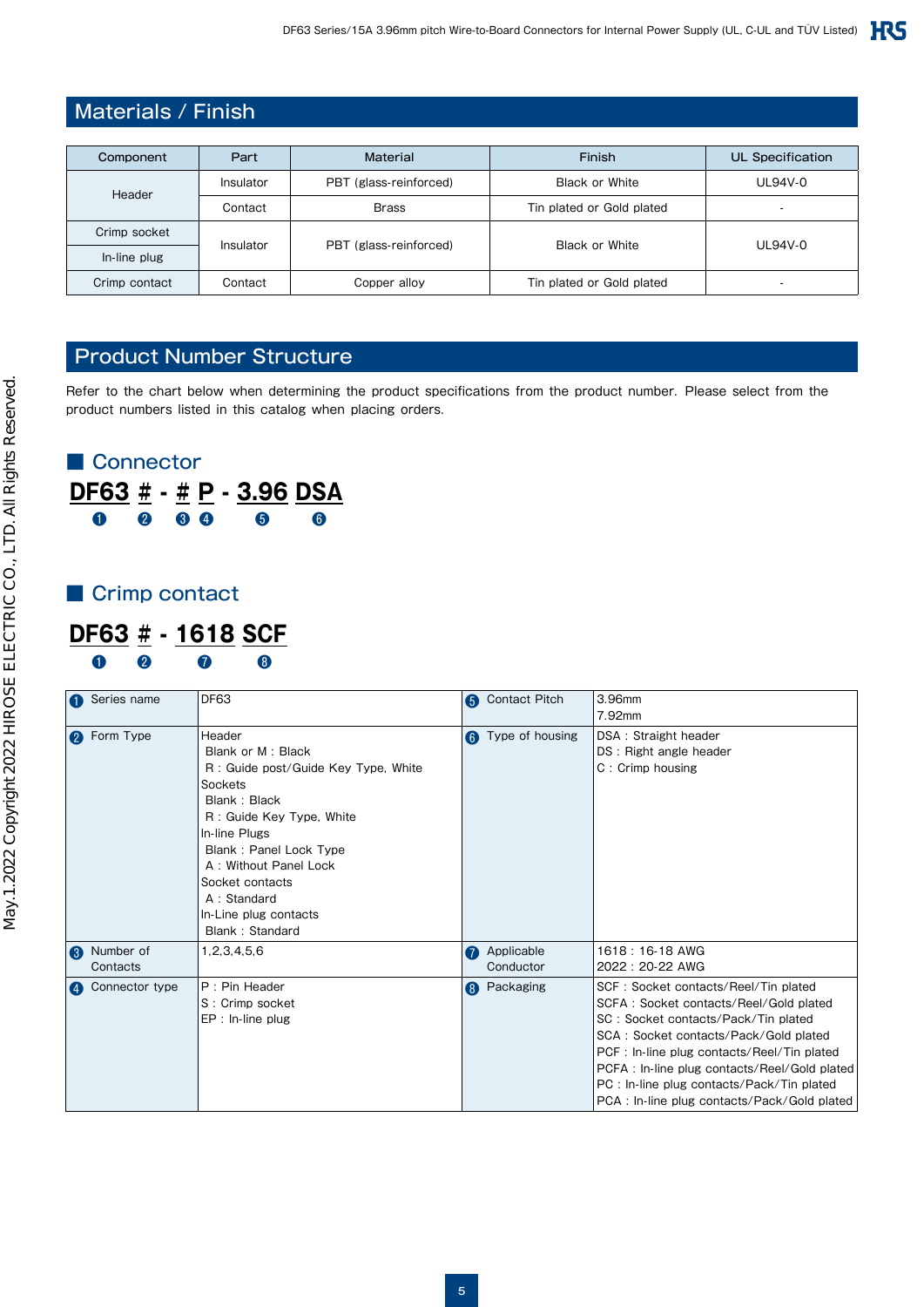## Straight Header







\*Diagram of standard type.

## ● Recommended PCB Layout (Board thickness: 1.6±0.1)

[1 to 6 pos.]



## Standard Type (Guide post : Left Side, Color : Black)

|                      |                  |             |       |       | Unit: $mm$           |
|----------------------|------------------|-------------|-------|-------|----------------------|
| Part No.             | HRS No.          | No. of Pos. | A     | в     | <b>Purchase Unit</b> |
| DF63M-1P-3.96DSA(##) | CL0680-0566-0-## |             | 6.20  |       |                      |
| DF63M-2P-3.96DSA(##) | CL0680-0567-0-## | 2           | 8.66  | 3.96  |                      |
| DF63M-3P-3.96DSA(##) | CL0680-0568-0-## | 3           | 12.62 | 7.92  | 100pcs per bag       |
| DF63M-4P-3.96DSA(##) | CL0680-0569-0-## | 4           | 16.58 | 11.88 |                      |
| DF63-5P-3.96DSA(##)  | CL0680-0506-7-## | 5           | 20.54 | 15.84 |                      |
| DF63-6P-3.96DSA(##)  | CL0680-0507-0-## | 6           | 24.50 | 19.80 |                      |

## R Type (Guide post : Right Side, Guide key, Color : White)

| <u>. , po fadido post oraș adido no , oolor . mtoj</u> | Unit : mm        |             |       |       |                      |
|--------------------------------------------------------|------------------|-------------|-------|-------|----------------------|
| Part No.                                               | HRS No.          | No. of Pos. |       |       | <b>Purchase Unit</b> |
| DF63R-5P-3.96DSA(##)                                   | CL0680-0520-8-## |             | 20.54 | 15.84 | 100pcs per bag       |

## 7.92mm pitch

| $\cdots$ $\cdots$    |                  |             |       |       | Unit: $mm$           |
|----------------------|------------------|-------------|-------|-------|----------------------|
| Part No.             | HRS No.          | No. of Pos. | А     | в     | <b>Purchase Unit</b> |
| DF63M-2P-7.92DSA(##) | CL0680-0581-0-## |             | 12.62 | 7.92  |                      |
| DF63-3P-7.92DSA(##)  | CL0680-0537-0-## |             |       |       | 100pcs per bag       |
| DF63R-3P-7.92DSA(##) | CL0680-0562-0-## | っ           | 20.54 | 15.84 |                      |

[Specification number(##), -##] None : Tin plated, (01) : Gold plated

Note : Please contact Hirose representative if you have request for (01) specification.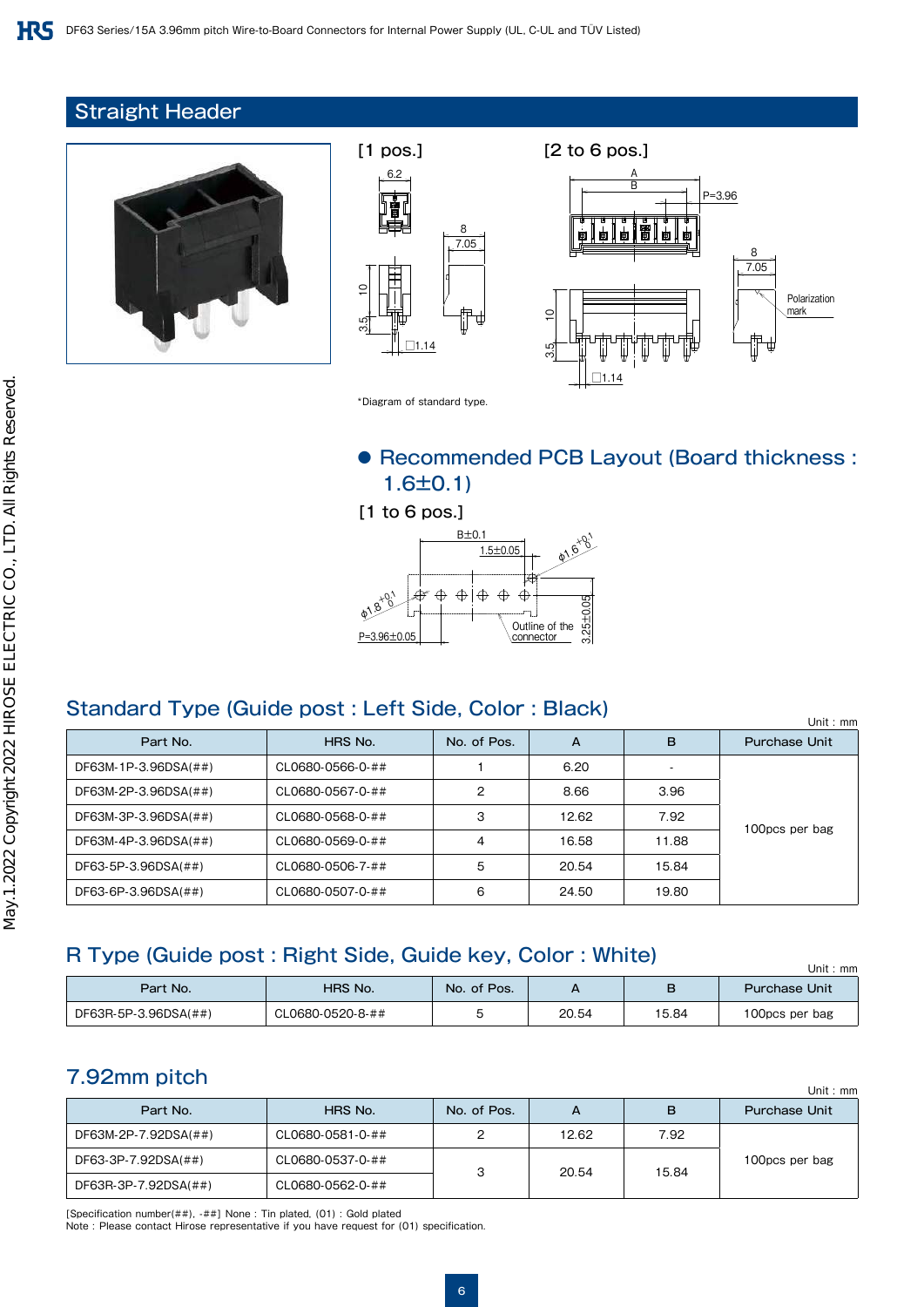## Right Angle Header



## Standard Type (Color : Black)

| $\sim$ . The state of $\sim$ , $\sim$ , $\sim$ . The state of $\sim$ | Unit: $mm$       |             |       |       |                      |
|----------------------------------------------------------------------|------------------|-------------|-------|-------|----------------------|
| Part No.                                                             | HRS No.          | No. of Pos. | A     | B     | <b>Purchase Unit</b> |
| DF63M-1P-3.96DS(##)                                                  | CL0680-0570-0-## |             | 6.20  |       |                      |
| DF63M-2P-3.96DS(##)                                                  | CL0680-0571-0-## | 2           | 8.66  | 3.96  |                      |
| DF63M-3P-3.96DS(##)                                                  | CL0680-0572-0-## | 3           | 12.62 | 7.92  |                      |
| DF63-4P-3.96DS(##)                                                   | CL0680-0545-0-## | 4           | 16.58 | 11.88 | 100pcs per bag       |
| DF63-5P-3.96DS(##)                                                   | CL0680-0546-0-## | 5           | 20.54 | 15.84 |                      |
| DF63-6P-3.96DS(##)                                                   | CL0680-0547-0-## | 6           | 24.50 | 19.80 |                      |

## 7.92mm pitch

|                     | Unit: $mm$       |             |       |       |                      |  |
|---------------------|------------------|-------------|-------|-------|----------------------|--|
| Part No.            | HRS No.          | No. of Pos. |       | в     | <b>Purchase Unit</b> |  |
| DF63M-2P-7.92DS(##) | CL0680-0583-0-## |             | 12.62 | 7.92  | 100pcs per bag       |  |
| DF63-3P-7.92DS(##)  | CL0680-0559-0-## |             | 20.54 | 15.84 |                      |  |

[Specification number(##), -##] None : Tin plated, (01) : Gold plated Note : Please contact Hirose representative if you have request for (01) specification.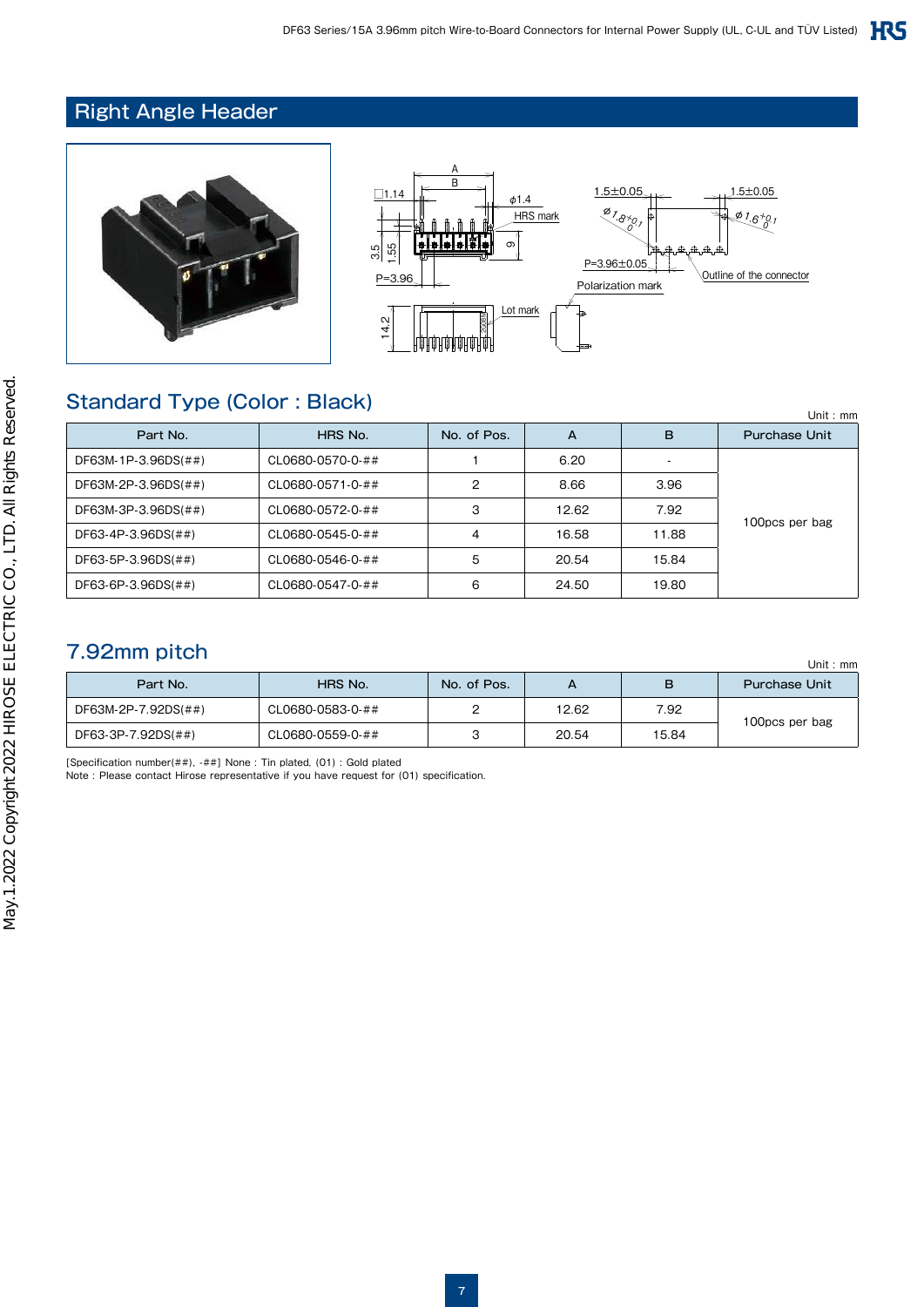## Crimp Socket





Polarization mark

 $($ Note 2)

P=3.96

8.8

′⊑

B A

 $\sqrt{ }$ 

13.3

Shown with terminated and contacts installed.

#### Standard Type

|                   |                  |             |       |                          | Unit: $mr$           |
|-------------------|------------------|-------------|-------|--------------------------|----------------------|
| Part No.          | HRS No.          | No. of Pos. | А     | в                        | <b>Purchase Unit</b> |
| DF63-1S-3.96C(##) | CL0680-0508-2-## |             | 6.20  | $\overline{\phantom{a}}$ |                      |
| DF63-2S-3.96C(##) | CL0680-0509-5-## | 2           | 8.36  | 3.96                     |                      |
| DF63-3S-3.96C(##) | CL0680-0502-6-## | З           | 12.32 | 7.92                     |                      |
| DF63-4S-3.96C(##) | CL0680-0510-4-## | 4           | 16.28 | 11.88                    | 100pcs per bag       |
| DF63-5S-3.96C(##) | CL0680-0511-7-## | 5           | 20.24 | 15.84                    |                      |
| DF63-6S-3.96C(##) | CL0680-0512-0-## | 6           | 24.20 | 19.80                    |                      |

[Specification number(##), -##] None : Black

## R Type (Guide key)

| $\sim$ , $\sim$ , $\sim$ , $\sim$ , $\sim$ , $\sim$ |                  |             |       |       |                      |
|-----------------------------------------------------|------------------|-------------|-------|-------|----------------------|
| Part No.                                            | HRS No.          | No. of Pos. |       | в     | <b>Purchase Unit</b> |
| DF63R-5S-3.96C(##)                                  | CL0680-0525-1-## |             | 20.24 | 15.84 | 100pcs per bag       |

[Specification number(##), -##] None : White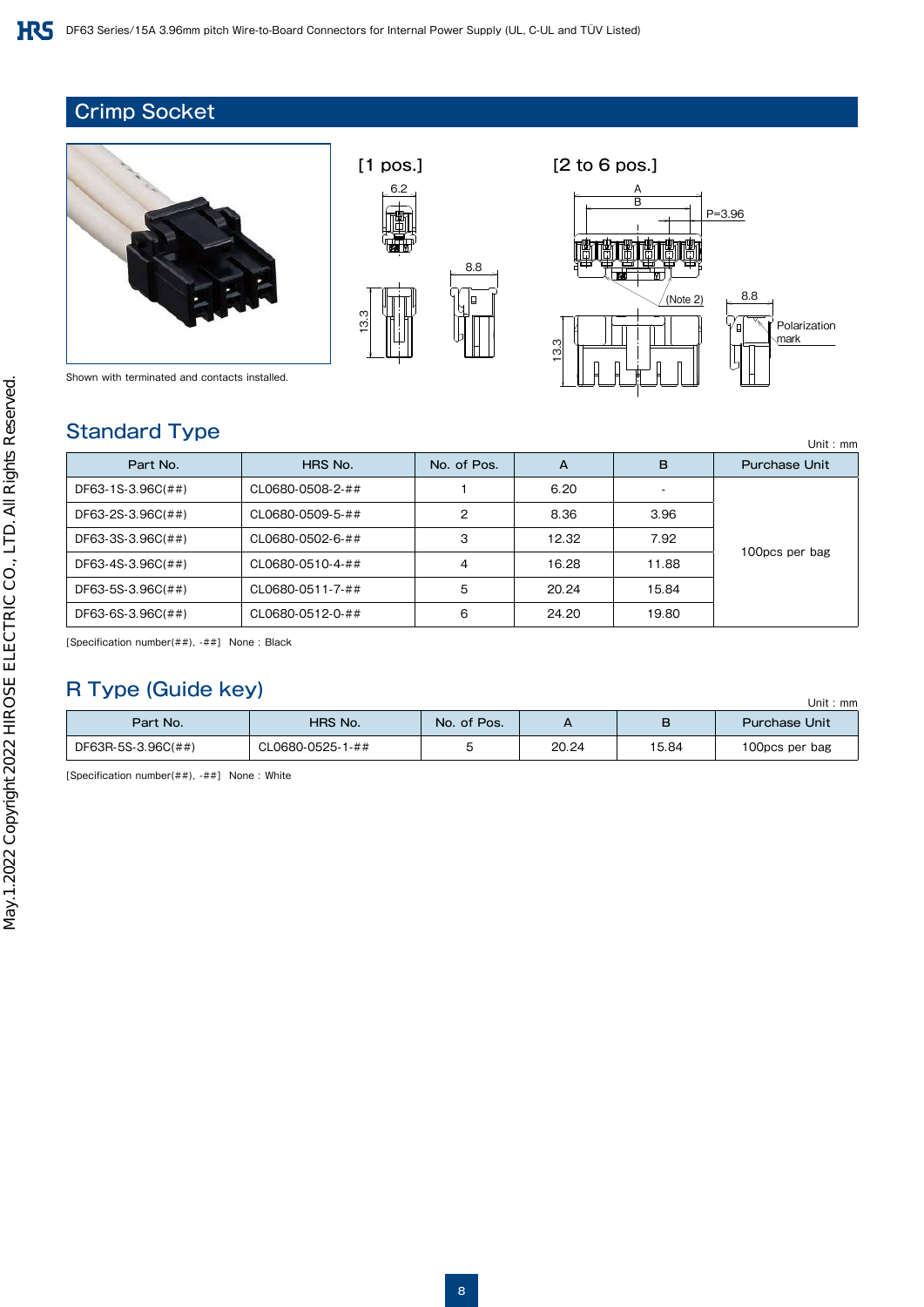## In-line Plug (Panel Lock Type)



Shown with terminated and contacts installed.





## ■ Recommended Panel Cutout



[2 to 6 pos.]



Unit : mm

| Part No.           | HRS No.          | No. of Pos. | A     | B     | C     | D     | <b>Purchase Unit</b> |
|--------------------|------------------|-------------|-------|-------|-------|-------|----------------------|
| DF63-1EP-3.96C(##) | CL0680-0551-0-## |             | 14.20 | 6.20  |       |       |                      |
| DF63-2EP-3.96C(##) | CL0680-0533-0-## | 2           | 16.66 | 8.66  | 8.86  | 4.96  |                      |
| DF63-3EP-3.96C(##) | CL0680-0532-7-## | З           | 20.62 | 12.62 | 12.82 | 8.32  |                      |
| DF63-4EP-3.96C(##) | CL0680-0552-0-## | 4           | 24.58 | 16.58 | 16.78 | 12.28 | 100pcs per bag       |
| DF63-5EP-3.96C(##) | CL0680-0553-0-## | 5           | 28.54 | 20.54 | 20.74 | 16.24 |                      |
| DF63-6EP-3.96C(##) | CL0680-0554-0-## | 6           | 32.50 | 24.50 | 24.70 | 20.20 | <del>Unit mm</del>   |

| Panel |                | No. of Pos. |       |       |                |       |       |  |  |  |  |
|-------|----------------|-------------|-------|-------|----------------|-------|-------|--|--|--|--|
|       | thickness      |             | 2     | 3     | $\overline{4}$ | 5     | 6     |  |  |  |  |
| E.    | $0.5$ to $0.6$ | 10.30       | 12.76 | 16.72 | 20.68          | 24.64 | 28.60 |  |  |  |  |
|       | $0.7$ to 1.1   | 10.80       | 13.26 | 17.22 | 21.18          | 25.14 | 29.10 |  |  |  |  |
|       | 1.2 to 1.7     | 11.30       | 13.76 | 17.72 | 21.68          | 25.64 | 29.60 |  |  |  |  |
|       | 2.0 to 2.3     | 11.80       | 14.26 | 18.22 | 22.18          | 26.14 | 30.10 |  |  |  |  |

[Specification number(##), -##] None : Black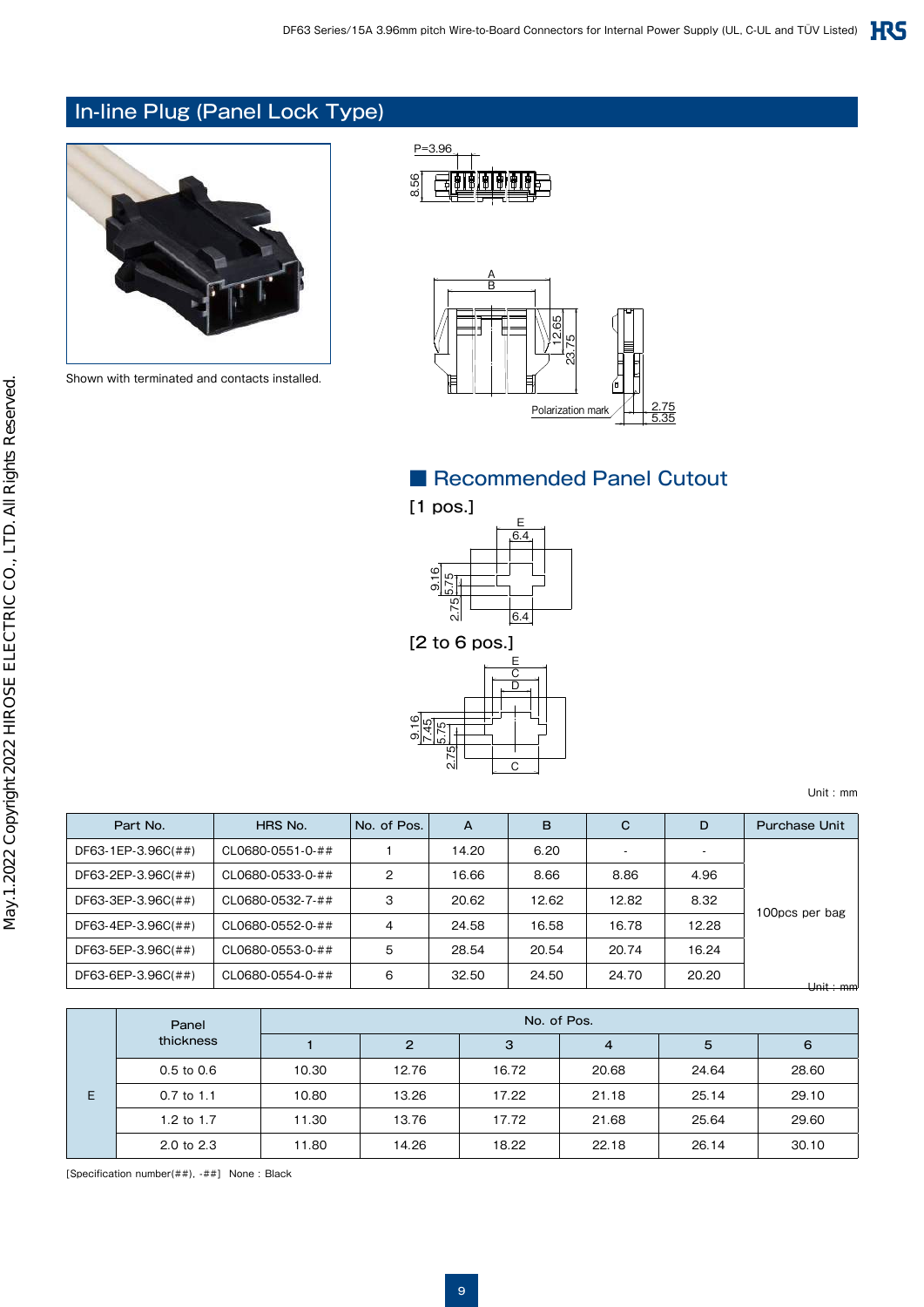## In-line Plug





Shown with terminated and contacts installed.

| Part No.            | HRS No.          | No. of Pos. | A     | <b>Purchase Unit</b> |
|---------------------|------------------|-------------|-------|----------------------|
| DF63A-1EP-3.96C(##) | CL0680-0555-0-## |             | 6.20  |                      |
| DF63A-2EP-3.96C(##) | CL0680-0535-5-## | 2           | 8.66  |                      |
| DF63A-3EP-3.96C(##) | CL0680-0534-2-## | 3           | 12.62 |                      |
| DF63A-4EP-3.96C(##) | CL0680-0556-0-## | 4           | 16.58 | 100pcs per bag       |
| DF63A-5EP-3.96C(##) | CL0680-0557-0-## | 5           | 20.54 |                      |
| DF63A-6EP-3.96C(##) | CL0680-0558-0-## | 6           | 24.50 |                      |

[Specification number(##), -##] None : Black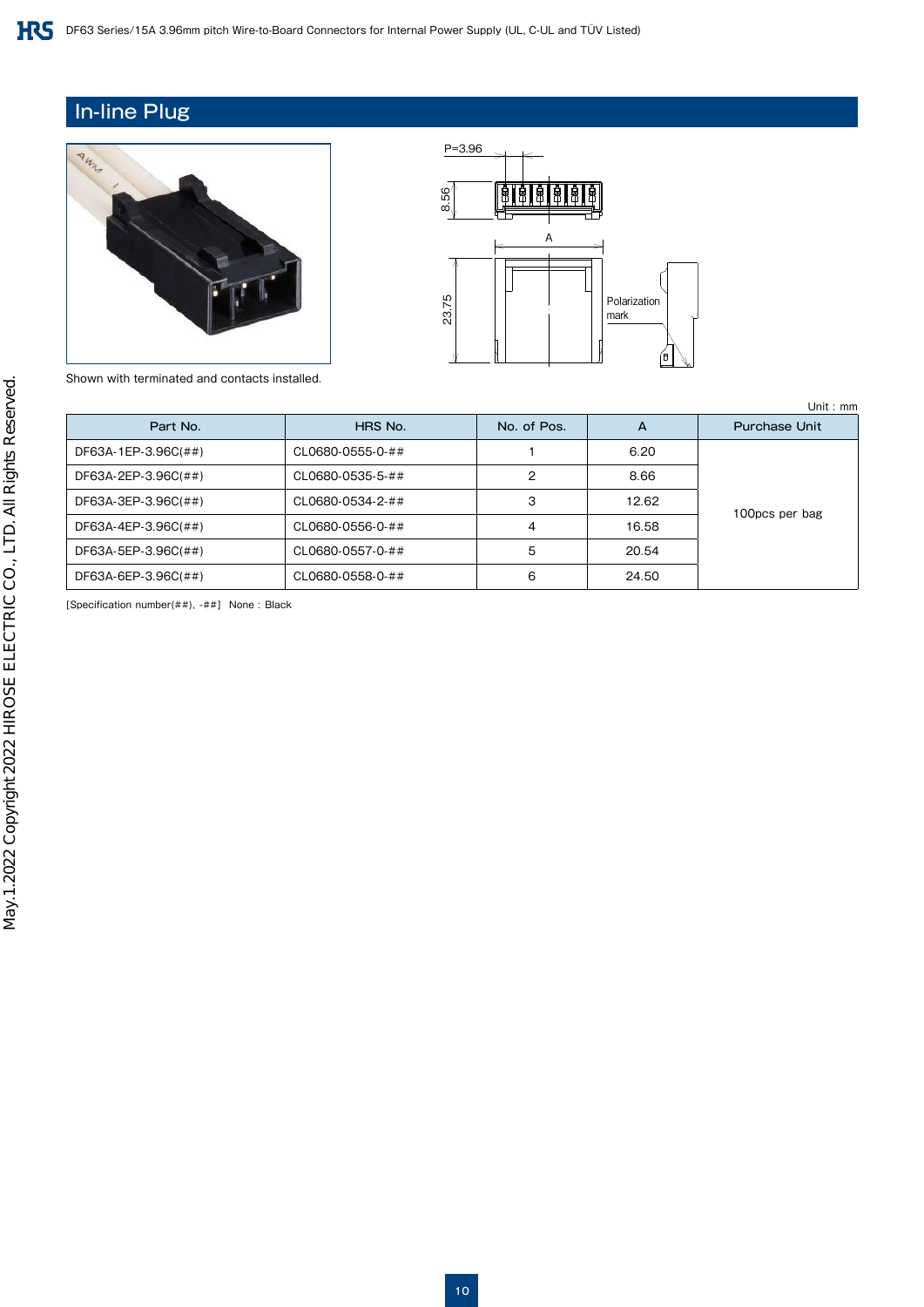## Crimp Contact for Socket



## Reel Contact (4,000pcs per reel) \*Applicable tool : Applicator

|                                   |                  |                    | Applicable Wire (Tin Plated Annealed Copper) (Note 1) |               |                                |                          |                     |             |               |            |                     |  |  |
|-----------------------------------|------------------|--------------------|-------------------------------------------------------|---------------|--------------------------------|--------------------------|---------------------|-------------|---------------|------------|---------------------|--|--|
| Part No.                          | HRS No.          | Finish             | UL                                                    | Wire Size     | <b>Stranded Wire Structure</b> | Calculated Cross-section | Jacket Diameter     | <b>RoHS</b> |               |            |                     |  |  |
| CL0680-0573-0-00<br>DF63A-1618SCF |                  | <b>Tin Plated</b>  | 1007<br>1015                                          | <b>16 AWG</b> | 26/0.254mm                     | 1.317m <sup>2</sup>      | $\phi$ 2.1 to 3.2mm |             |               |            |                     |  |  |
|                                   |                  |                    |                                                       | <b>18 AWG</b> | $34/0.18$ mm                   | $0.865m^2$               |                     |             |               |            |                     |  |  |
|                                   |                  |                    | CL0680-0646-0-00<br><b>Gold Plated</b>                |               |                                |                          |                     | 1007        | <b>16 AWG</b> | 26/0.254mm | 1.317m <sup>2</sup> |  |  |
| DF63A-1618SCFA                    |                  | 1015               |                                                       | <b>18 AWG</b> | $34/0.18$ mm                   | $0.865m^2$               | $\phi$ 2.1 to 3.2mm |             |               |            |                     |  |  |
|                                   |                  |                    |                                                       | <b>20 AWG</b> | $21/0.18$ mm                   | $0.534m^2$               |                     | €           |               |            |                     |  |  |
| CL0680-0097-0-00<br>DF63A-2022SCF |                  | <b>Tin Plated</b>  | 1007                                                  | <b>22 AWG</b> | 17/0.16mm                      | $0.342m^2$               | $\phi$ 1.7 to 1.8mm |             |               |            |                     |  |  |
|                                   | CL0680-0647-0-00 |                    |                                                       | <b>20 AWG</b> | $21/0.18$ mm                   | $0.534m^2$               |                     |             |               |            |                     |  |  |
| DF63A-2022SCFA                    |                  | <b>Gold Plated</b> | 1007                                                  | <b>22 AWG</b> | 17/0.16mm                      | $0.342m^2$               | $\phi$ 1.7 to 1.8mm |             |               |            |                     |  |  |

Note 1 : When using a wire other than the applicable wires please contact a Hirose representative.

## Loose piece (100pcs per bag) \*Applicable tool : Hand crimping tool

|               |                  |                    |      | Applicable Wire (Tin Plated Annealed Copper) (Note 1) |                                |                          |                   |             |
|---------------|------------------|--------------------|------|-------------------------------------------------------|--------------------------------|--------------------------|-------------------|-------------|
| Part No.      | HRS No.          | Finish             | UL   | Wire Size                                             | <b>Stranded Wire Structure</b> | Calculated Cross-section | Jacket Diameter   | <b>RoHS</b> |
|               |                  |                    | 1007 | <b>16 AWG</b>                                         | 26/0.254mm                     | 1.317m <sup>2</sup>      | 2.5 <sub>mm</sub> |             |
| DF63A-1618SC  | CL0680-0648-0-00 | <b>Tin Plated</b>  |      | <b>18 AWG</b>                                         | 34/0.18mm                      | 0.865m <sup>2</sup>      | 2.1 <sub>mm</sub> |             |
|               |                  |                    | 1015 | <b>16 AWG</b>                                         | 26/0.254mm                     | 1.317m <sup>2</sup>      | 3.2 <sub>mm</sub> |             |
|               |                  |                    |      | <b>18 AWG</b>                                         | 34/0.18mm                      | 0.865m <sup>2</sup>      | 2.9 <sub>mm</sub> |             |
| DF63A-1618SCA | CL0680-0650-0-00 | <b>Gold Plated</b> | 1007 | <b>16 AWG</b>                                         | 26/0.254mm                     | 1.317m <sup>2</sup>      | 2.5 <sub>mm</sub> |             |
|               |                  |                    |      | <b>18 AWG</b>                                         | 34/0.18mm                      | 0.865m <sup>2</sup>      | 2.1 <sub>mm</sub> | ∩           |
|               |                  |                    |      | <b>16 AWG</b>                                         | 26/0.254mm                     | 1.317m <sup>2</sup>      | 3.2 <sub>mm</sub> |             |
|               |                  |                    | 1015 | <b>18 AWG</b>                                         | 34/0.18mm                      | 0.865m <sup>2</sup>      | 2.9 <sub>mm</sub> |             |
|               |                  |                    |      | 20 AWG                                                | 21/0.18mm                      | $0.534m^2$               | 1.8 <sub>mm</sub> |             |
| DF63A-2022SC  | CL0680-0649-0-00 | Tin Plated         | 1007 | 22 AWG                                                | 17/0.16mm                      | $0.342m^2$               | 1.7 <sub>mm</sub> |             |
|               |                  |                    | 1007 | <b>20 AWG</b>                                         | 21/0.18mm                      | 0.534m <sup>2</sup>      | 1.8 <sub>mm</sub> |             |
| DF63A-2022SCA | CL0680-0651-0-00 | <b>Gold Plated</b> |      | <b>22 AWG</b>                                         | 17/0.16mm                      | $0.342m^2$               | 1.7 <sub>mm</sub> |             |

Note 1 : When crimping using a hand crimping tool only the above wires are applicable.

#### ● Crimp Contact extraction tool

DF-C-PO(B), Flat-bladed screwdriver, 1.2mm blade width

#### ● Strip length

2.9 to 3.6mm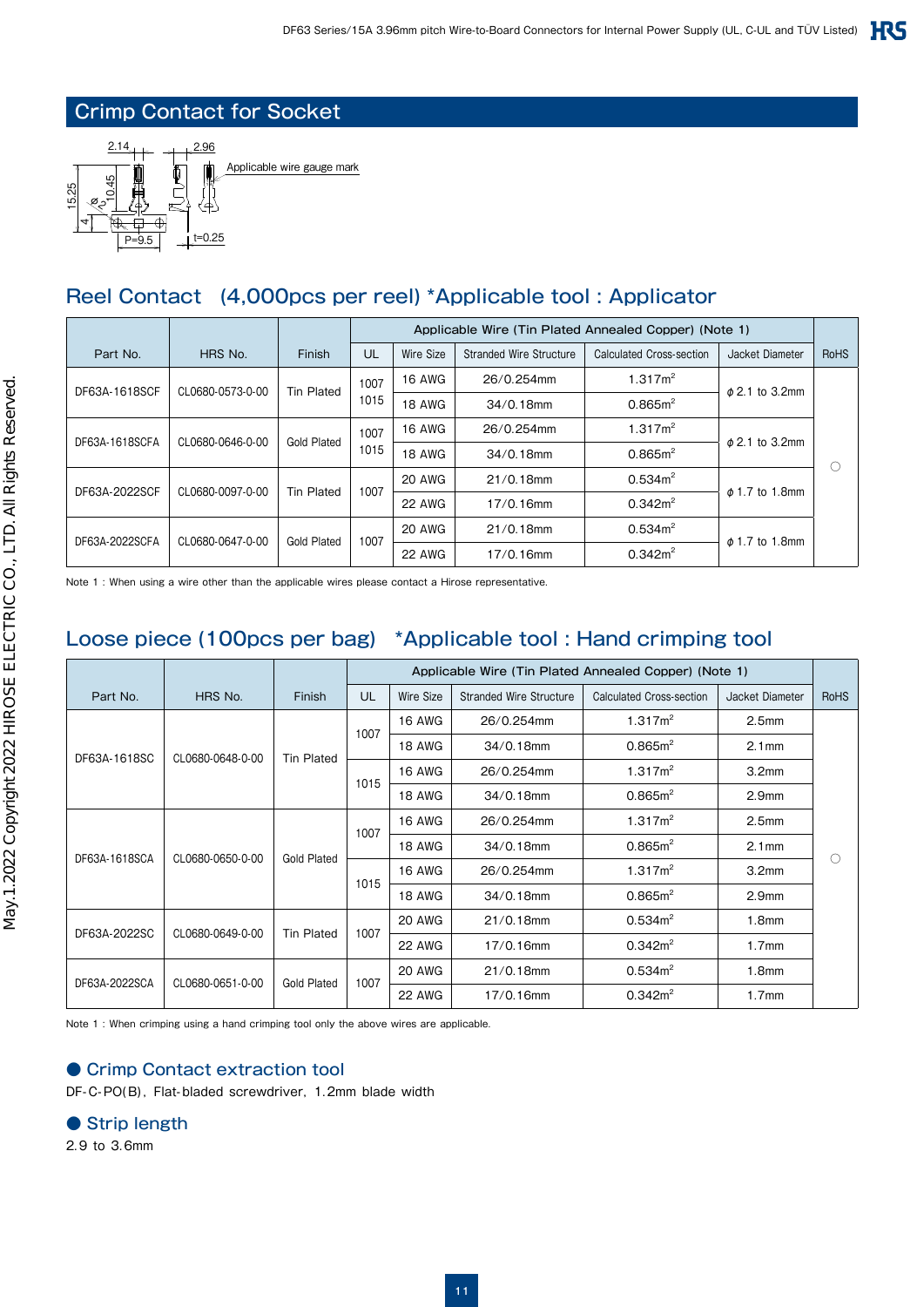## Crimp Contact for In-line Plug



## Reel Contact(4,000pcs per reel) \*Applicable tool : Applicator

|               |                                   |         |                                        | Applicable Wire (Tin Plated Annealed Copper) (Note 1) |               |                                |                          |                     |             |               |                     |                     |   |  |
|---------------|-----------------------------------|---------|----------------------------------------|-------------------------------------------------------|---------------|--------------------------------|--------------------------|---------------------|-------------|---------------|---------------------|---------------------|---|--|
|               | Part No.                          | HRS No. | Finish                                 | UL                                                    | Wire Size     | <b>Stranded Wire Structure</b> | Calculated Cross-section | Jacket Diameter     | <b>RoHS</b> |               |                     |                     |   |  |
|               |                                   |         |                                        | 1007                                                  | <b>16 AWG</b> | 26/0.254mm                     | 1.317m <sup>2</sup>      |                     |             |               |                     |                     |   |  |
|               | DF63-1618PCF<br>CL0680-0529-2-00  |         | Tin Plated                             | 1015                                                  | <b>18 AWG</b> | $34/0.18$ mm                   | 0.865m <sup>2</sup>      | $\phi$ 2.1 to 3.2mm |             |               |                     |                     |   |  |
|               |                                   |         |                                        |                                                       |               |                                |                          |                     | 1007        | <b>16 AWG</b> | 26/0.254mm          | 1.317m <sup>2</sup> |   |  |
|               | DF63-1618PCFA<br>CL0680-0636-0-00 |         | Gold Plated                            | 1015                                                  | 18 AWG        | $34/0.18$ mm                   | 0.865m <sup>2</sup>      | $\phi$ 2.1 to 3.2mm |             |               |                     |                     |   |  |
|               |                                   |         |                                        |                                                       |               |                                |                          | 1007                | 20 AWG      | $21/0.18$ mm  | 0.534m <sup>2</sup> |                     | C |  |
|               | DF63-2022PCF<br>CL0680-0538-3-00  |         | <b>Tin Plated</b>                      |                                                       | <b>22 AWG</b> | 17/0.16mm                      | $0.342m^2$               | $\phi$ 1.7 to 1.8mm |             |               |                     |                     |   |  |
|               |                                   |         | CL0680-0638-0-00<br><b>Gold Plated</b> |                                                       | 20 AWG        | $21/0.18$ mm                   | 0.534m <sup>2</sup>      |                     |             |               |                     |                     |   |  |
| DF63-2022PCFA |                                   |         |                                        | 1007                                                  | 22 AWG        | 17/0.16mm                      | $0.342m^2$               | $\phi$ 1.7 to 1.8mm |             |               |                     |                     |   |  |
|               |                                   |         |                                        |                                                       |               |                                |                          |                     |             |               |                     |                     |   |  |

Note 1 : When using a wire other than the applicable wires please contact a Hirose representative.

## Loose piece (100pcs per bag) \*Applicable tool : Hand crimping tool

|                                 |                  |                   | Applicable Wire (Tin Plated Annealed Copper) (Note 1) |               |                                |                          |                     |                   |
|---------------------------------|------------------|-------------------|-------------------------------------------------------|---------------|--------------------------------|--------------------------|---------------------|-------------------|
| Part No.                        | HRS No.          | Finish            | UL                                                    | Wire Size     | <b>Stranded Wire Structure</b> | Calculated Cross-section | Jacket Diameter     | <b>RoHS</b>       |
| DF63-1618PC<br>CL0680-0536-8-00 |                  | 1007              | <b>16 AWG</b>                                         | 26/0.254mm    | 1.317m <sup>2</sup>            | 2.5 <sub>mm</sub>        |                     |                   |
|                                 |                  |                   |                                                       | <b>18 AWG</b> | 34/0.18mm                      | 0.865m <sup>2</sup>      | 2.1 <sub>mm</sub>   |                   |
|                                 |                  | Tin Plated        | 1015                                                  | <b>16 AWG</b> | 26/0.254mm                     | 1.317m <sup>2</sup>      | 3.2 <sub>mm</sub>   |                   |
|                                 |                  |                   |                                                       | <b>18 AWG</b> | 34/0.18mm                      | 0.865m <sup>2</sup>      | 2.9 <sub>mm</sub>   |                   |
| DF63-1618PCA                    | CL0680-0637-0-00 |                   | 1007                                                  | <b>16 AWG</b> | 26/0.254mm                     | 1.317m <sup>2</sup>      | 2.5 <sub>mm</sub>   |                   |
|                                 |                  | Gold Plated       |                                                       | <b>18 AWG</b> | $34/0.18$ mm                   | 0.865m <sup>2</sup>      | 2.1 <sub>mm</sub>   | $\bigcirc$        |
|                                 |                  |                   |                                                       | <b>16 AWG</b> | 26/0.254mm                     | 1.317m <sup>2</sup>      | 3.2 <sub>mm</sub>   |                   |
|                                 |                  |                   |                                                       | 1015          | <b>18 AWG</b>                  | $34/0.18$ mm             | 0.865m <sup>2</sup> | 2.9 <sub>mm</sub> |
| DF63-2022PC                     | CL0680-0539-6-00 |                   | 1007                                                  | <b>20 AWG</b> | $21/0.18$ mm                   | $0.534m^2$               | 1.8 <sub>mm</sub>   |                   |
|                                 |                  | <b>Tin Plated</b> |                                                       | 22 AWG        | 17/0.16mm                      | $0.342m^2$               | 1.7 <sub>mm</sub>   |                   |
|                                 |                  |                   | 1007                                                  | 20 AWG        | $21/0.18$ mm                   | 0.534m <sup>2</sup>      | 1.8mm               |                   |
| DF63-2022PCA                    | CL0680-0639-0-00 | Gold Plated       |                                                       | 22 AWG        | 17/0.16mm                      | $0.342m^2$               | 1.7 <sub>mm</sub>   |                   |

Note 1 : When crimping using a hand crimping tool only the above wires are applicable.

#### ● Crimp Contact extraction tool

DF-C-PO(B), Flat-bladed screwdriver, 1.2mm blade width

- Strip length
- 2.9 to 3.6mm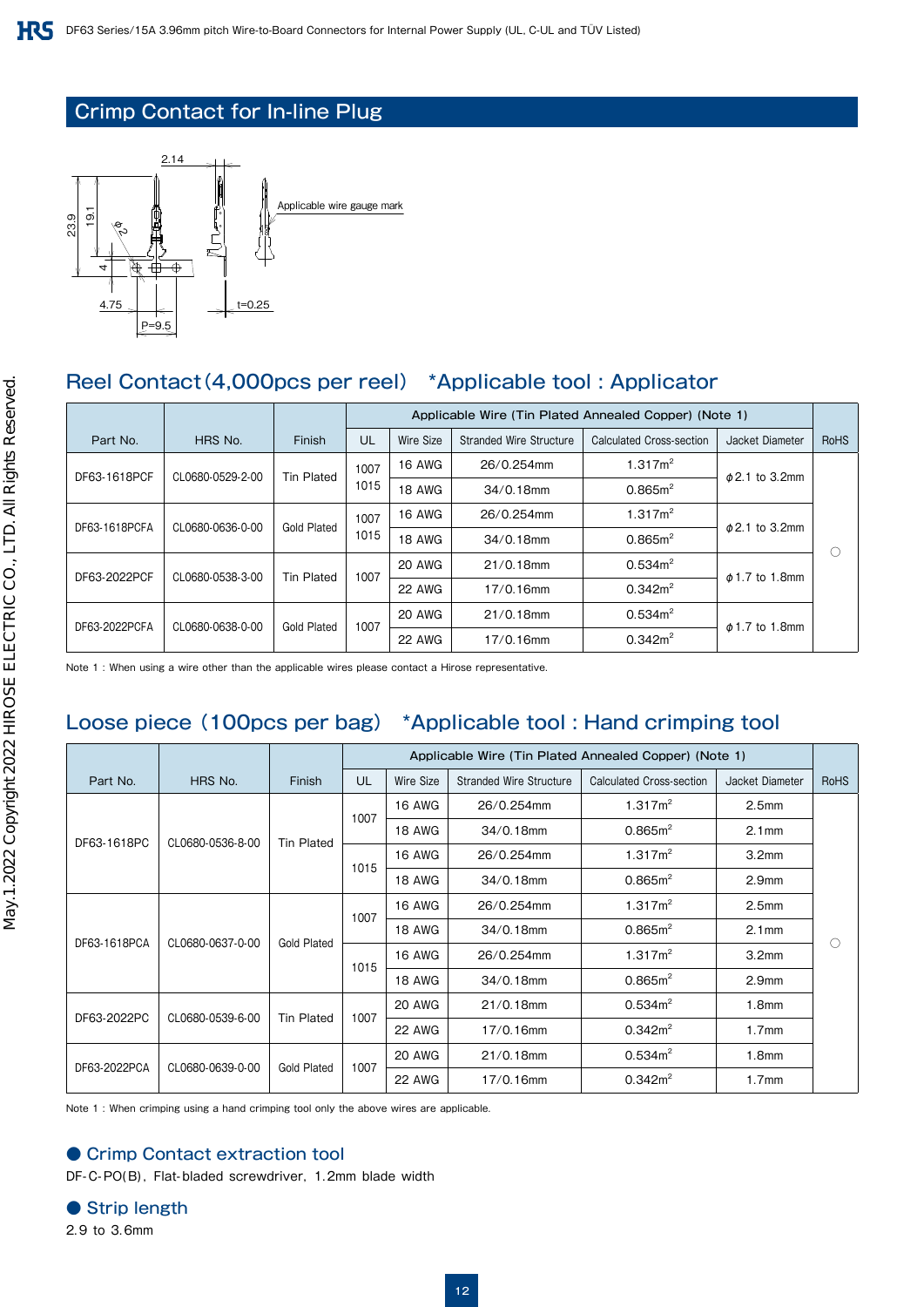## Mated Dimensions

- ●Board-to-Wire Connection using the straight pin header
- ●Socket to Right Angle Header **Connection**
- ●Socket to In-line Plug **Connection**

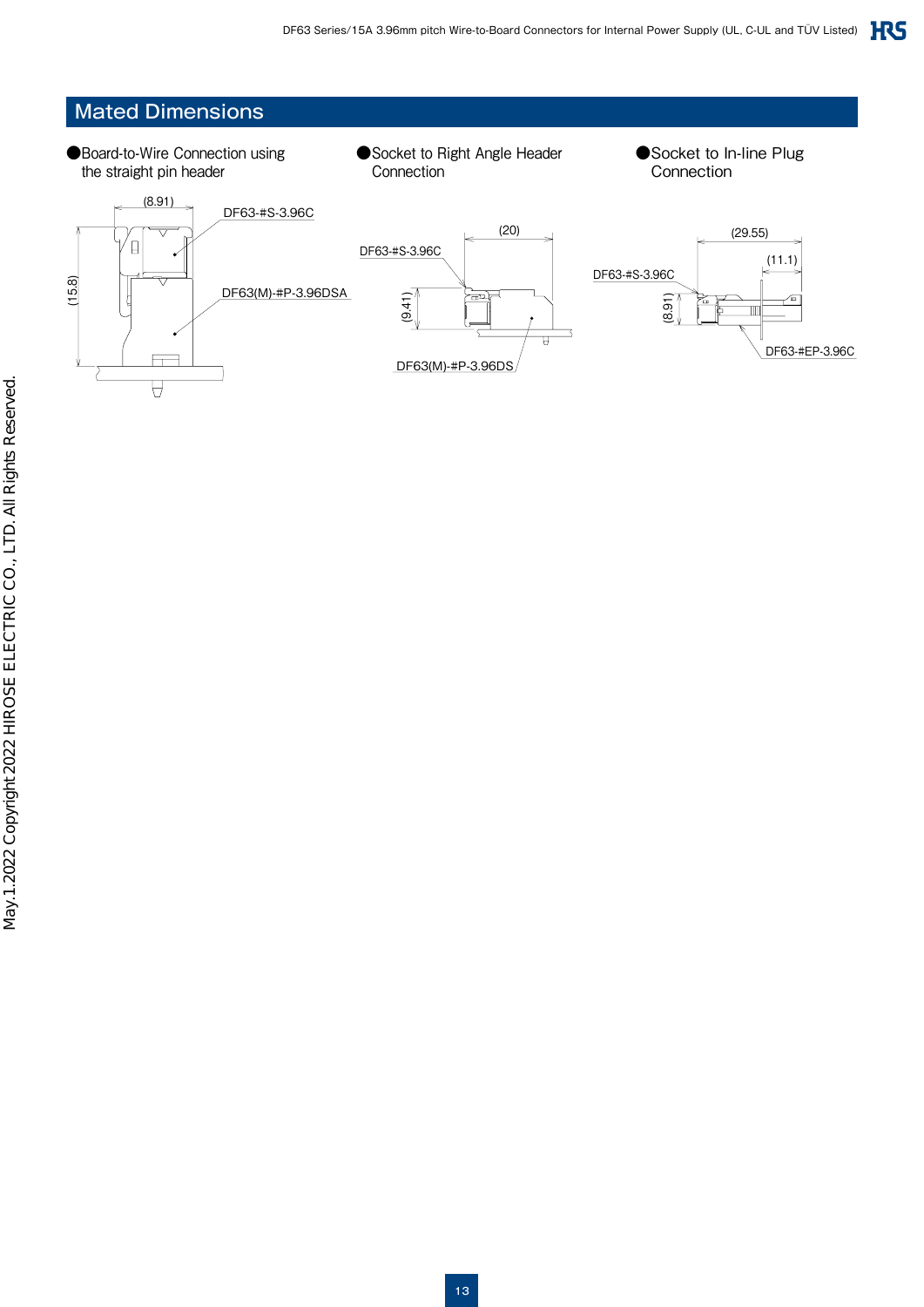## Applicable Crimping Tool

| <b>Type</b> | Part No.               | HRS No.                  | <b>Wire Type</b>   | <b>Applicable Contacts</b>                                       |  |
|-------------|------------------------|--------------------------|--------------------|------------------------------------------------------------------|--|
|             | AP105-DF63-1618S-1     | CL0901-4634-1-00         | UL1007 (Note 3)    |                                                                  |  |
|             | AP105-DF63-1618S-2     | CL0901-4635-4-00         | UL1015 (Note 3)    | DF63A-1618SCF<br>DF63A-1618SCFA                                  |  |
|             | CHS893400H-UP (Note 8) |                          | UL1015             |                                                                  |  |
|             | AP105-DF63-1618-3      | CL0901-4642-0-00         | UL1007 (Note 3)    |                                                                  |  |
| Applicator  | AP105-DF63-1618-4      | CL0901-4643-2-00         | UL1015 (Note 3)    | DF63-1618PCF<br>DF63-1618PCFA                                    |  |
|             | CHS893500H-UP (Note 8) | $\overline{\phantom{m}}$ | <b>UL1015</b>      |                                                                  |  |
|             | AP105-DF63-2022-1      | CL0901-4617-0-00         | UL1007 (Note 3)    | DF63A-2022SCF<br>DF63A-2022SCFA<br>DF63-2022PCF<br>DF63-2022PCFA |  |
|             | HT802/DF63-1618S-1     | CL0550-0411-2-00         | UL1007 (Note 4, 5) | DF63A-1618SC                                                     |  |
|             | HT802/DF63-1618S-2     | CL0550-0413-8-00         | UL1015 (Note 4, 6) | DF63A-1618SCA                                                    |  |
|             | HT802/DF63-1618P-1     | CL0550-0423-1-00         | UL1007 (Note 4, 5) | DF63-1618PC                                                      |  |
| Hand tool   | HT802/DF63-1618P-2     | CL0550-0424-4-00         | UL1015 (Note 4, 6) | DF63-1618PCA                                                     |  |
|             | HT802/DF63-2022S-1     | CL0550-0432-0-00         | UL1007 (Note 4, 7) | DF63A-2022SC<br>DF63A-2022SCA                                    |  |
|             | HT802/DF63-2022P-1     | CL0550-0433-0-00         |                    | DF63-2022PC<br>DF63-2022PCA                                      |  |

Note 1 : Please conduct crimping work according to the "Crimping quality control statement of standards (ETAD-H0730-00, ETAD-H0810-00)" and "Crimping condition table".

Note 2 : Any problems that occur from using tools other than those specified by Hirose, are not covered by warranty.

Note 3 : Applicator dies can be switched to crimp the other wire size and type. The additional dies are sold separately. Note 4 : Hand tool dies cannot be switched.

Note 5 : The compatible wire is limited to UL1007, 16 to 18 AWG

Note 6 : The compatible wire is limited to UL1015, 16 to 18 AWG Note 7 : The compatible wire is limited to UL1007, 20 to 22 AWG

Note 8 : Applicator manufactured by JAPAN AUTOMATIC MACHINE (J.A.M.). Please access to HP of J.A.M., if you make inquiries about the applicator or crimp defect. (URL : http://www.jam-net.co.jp)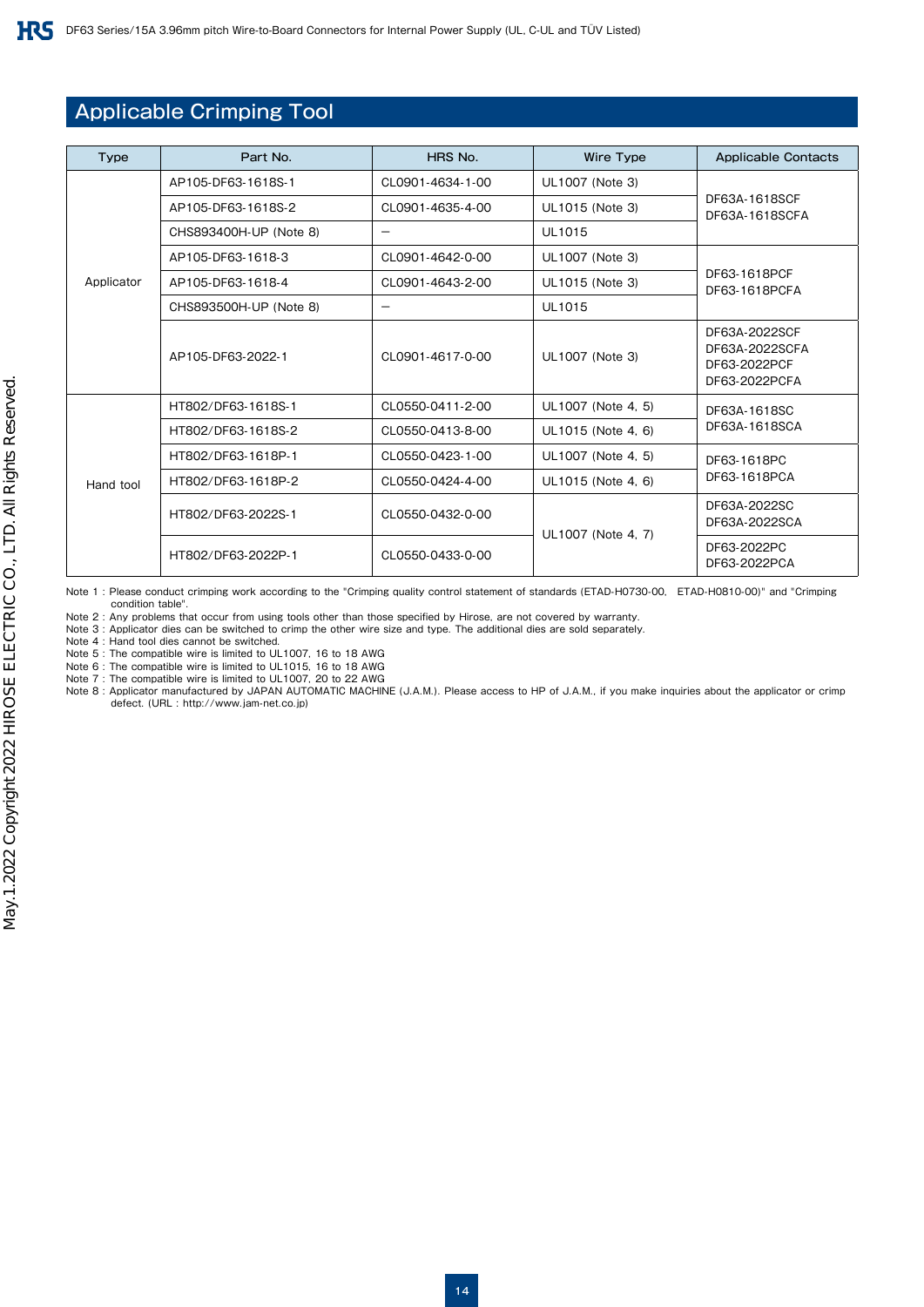## Contact Extraction

Contact extraction tool : Flat-bladed screwdriver. 1.2mm blade width or DF-C-PO(B) Intended crimp Contacts : DF63A-1618SC(F)(A), DF63A-2022SC(F)(A), DF63-1618PC(F)(A), DF63-2022PC(F)(A)

#### **● Work Method**

- 1. Refer to the drawing No.1. Insert correct size contact extraction tool in the insulator against the molded-in lance. Deflect the lance as shown.
- 2. Assure that the lance is deflected to release the contact and pull-out wire with the terminated contact.

#### Housing Cross Sectional Diagram



\* Using crimping socket after repair could induce decrease of lance strength, use new socket to avoid such fuilures.

**Caution** There are parts on the crimp contact that can cause injuries, please use caution when unmating the contacts.